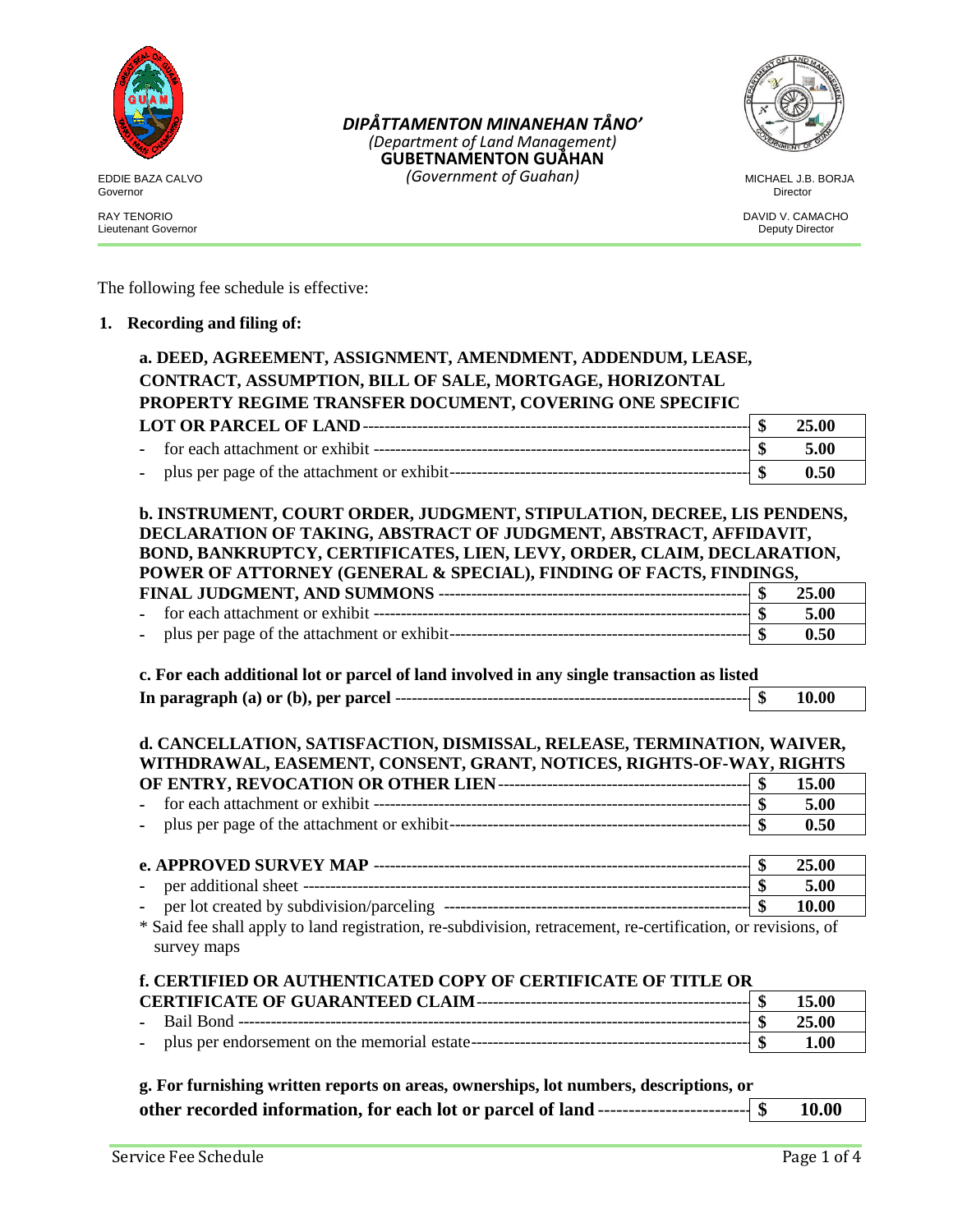## **h. For reproduction services**

|  | ъ | 1.00 |
|--|---|------|
|  |   | 0.50 |

# **i. For documents required to be recorded by law for which a fee has not been**

| provided, per page |  | ٠п |  |
|--------------------|--|----|--|
|                    |  |    |  |

# **j. Processing fee for Certificate of Title (CT)**

| 1. First Issuance of Certificate of Title in a Land Registration Case ---                  |   | 40.00  |
|--------------------------------------------------------------------------------------------|---|--------|
| 2. Issuance of Certificate of Title with one (1) current title cancellation-               |   | 65.00  |
| 3. Issuance of Certificate of Title with two (2) to five (5) title cancellations---        | œ | 125.00 |
| 4. Issuance of Certificate of Title with six (6) or more title cancellations ------------- | ¢ | 190.00 |
| 5. Per endorsement on the memorial estate shall apply to the processing fee for            |   |        |
|                                                                                            |   | 1.00   |

*\* Note: Sealed copy of Certificate of Title will be provided by the Deputy Registrar of Titles.*

## **k. Abstract of Title and Research Processing Fees**

| Abstract on unregistered parcel for court action and/or by order of the court ----------------  \$ 1,000.00                                         |               |        |
|-----------------------------------------------------------------------------------------------------------------------------------------------------|---------------|--------|
| Fee schedule on the type of research listed below on parcels shall be assessed with the<br>following:                                               |               |        |
| 1. Research on one (1) parcel for the most current documented ownership --------------- \\$<br>- plus the fee required by Section 60320             |               | 25.00  |
| 2. Research on a parcel of less than one (1) acre, from the basic lot --------------------------- $\$\$<br>- plus the fee required by Section 60320 |               | 50.00  |
| 3. Research on a parcel less than one (1) hectare, from the basic lot------------------------ $\$\$                                                 |               | 75.00  |
| - plus the fee required by Section 60320                                                                                                            |               | 10.00  |
|                                                                                                                                                     | - IS          | 75.00  |
| 5. Research on a parcel of less than two (2) acres, from basic lot to the current                                                                   | $\mathbf{s}$  | 100.00 |
| 6. Research on parcel or lots, from the basic lot to the current tract subdivision<br>description:                                                  |               | 10.00  |
|                                                                                                                                                     | $\mathbf{\$}$ | 100.00 |
|                                                                                                                                                     |               | 150.00 |
|                                                                                                                                                     |               | 150.00 |
|                                                                                                                                                     |               | 2.00   |

Service shall be provided pursuant to Subsection (k) only to persons eligible for "public assistance", as provided in Section 2905 (a), Chapter 2, Title 10, Guam Code Annotated, Program Participation and Eligibility Standards.

*\* Note: Abstract of Title Report will be provided by the Deputy Registrar of Titles.*

# **2. Realty Conveyance: Amount.**

A tax is established on all CONVEYANCES, DEEDS, INSTRUMENTS, OR WRITINGS, whereby any lands, tenements, or other realty shall be sold, granted, transferred, or otherwise conveyed to the purchaser or purchasers, or to any other person or persons designated by such purchaser or purchasers, as follow: **TWO DOLLARS and FIFTY CENTS (\$ 2.50) FOR EACH ONE THOUSAND DOLLARS (\$ 1,000.00)** or fraction thereof on the true consideration or value received for such realty. Provided, that in sales of en-cumbered property, the tax shall be collected on the net amount of the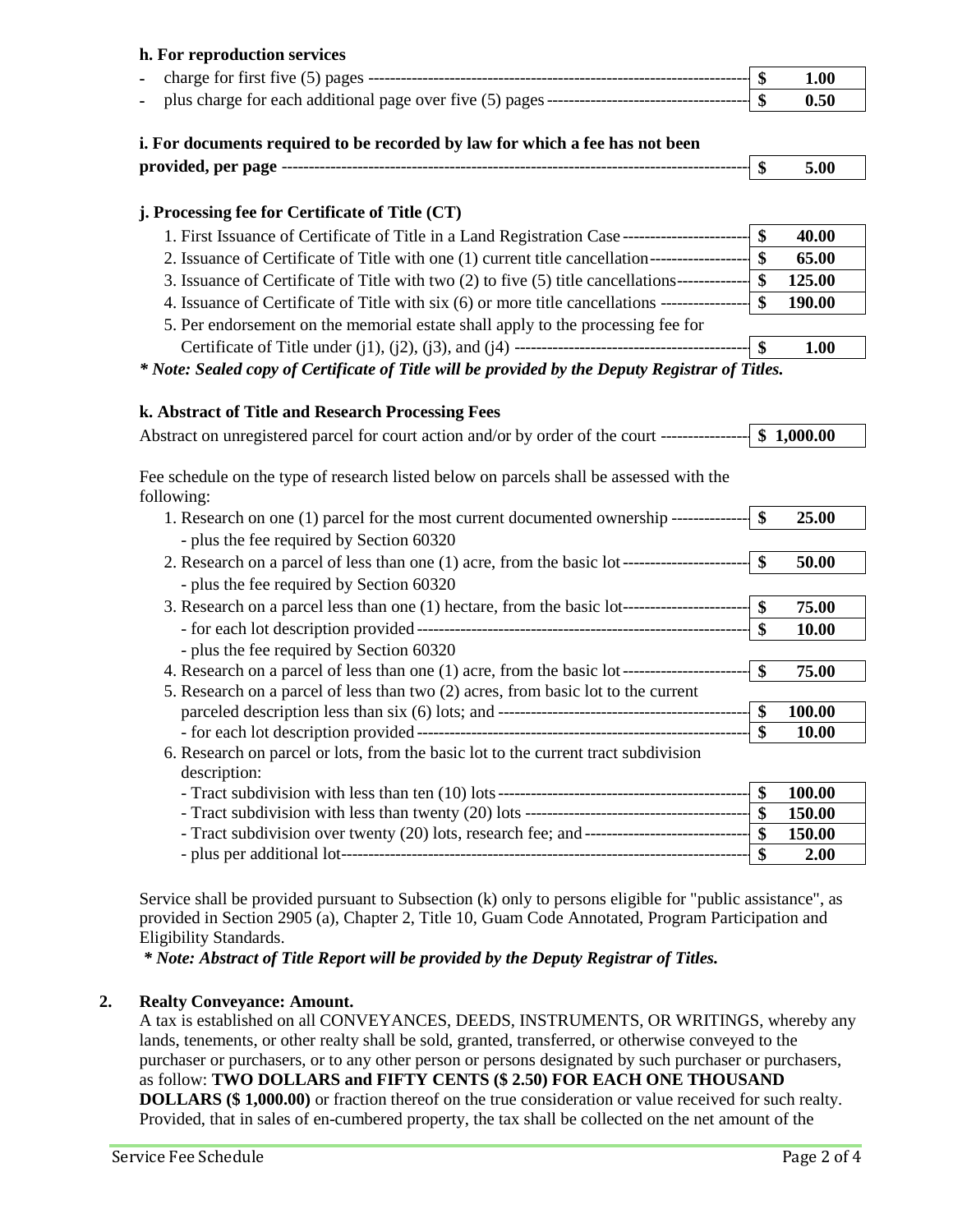consideration after deducting the amount of the encumbrances. (PUBLIC LAW 29-02) (PUBLIC LAW 29-19)

#### **a. Leases, Etc.; Amount.**

The following tax shall be paid on each lease, agreement, memorandum, or contract for the hire, use, or rent of any land or tenements, or portion thereof

|                                                                                                           | 1.00 |
|-----------------------------------------------------------------------------------------------------------|------|
| - If for a period of one (1) year, and not more than three (3) years------------------------------- $\$\$ | 2.00 |
|                                                                                                           | 3.00 |

#### **3. Security Transactions: Amount.**

On every mortgage or pledge of lands, estate or property, real or personal, whatsoever, where the same shall be made as security for the repayment of any definite and certain sum of money loaned at the time or previously due and owing, or forborne to be paid, being payable; and on any conveyance of a land, estate, or property whatsoever, to be sold or otherwise converted into money, which shall be and is intended only as security, either by express stipulation or otherwise, shall be paid a tax of **TWO DOLLARS and FIFTY CENTS (\$ 2.50) ON EACH ONE THOUSAND DOLLARS (\$1,000.00)** or fractional part thereof; provided, that upon each and every assignment or transfer of any mortgage, lease or renewal or continuance of any agreement or contract by altering or otherwise, a tax shall be collected and paid at the same rate as that imposed on the original document except that any such assignment or transfer of any mortgage, lease, or renewal or continuance of any agreement or contract by altering, made within sixty (60) days of the mortgage to which the full fees were assessed, shall be assessed at a rate of Twenty Dollars (20.00) (PUBLIC LAW 29-65) (PUBLIC LAW 29-83)

#### **4. Map Reproduction Fees**

| a. For reproduction of Maps |     |              |
|-----------------------------|-----|--------------|
|                             | \$  | 10.00        |
|                             | \$  | 5.00         |
|                             | \$  | <b>15.00</b> |
|                             | \$  | <b>20.00</b> |
|                             |     |              |
|                             | -S  | 150.00       |
|                             |     |              |
|                             |     | 100.00       |
|                             |     |              |
|                             | -\$ | 100.00       |
|                             |     |              |
|                             |     | 70.00        |
|                             |     |              |

### **f. Published Hard Copy Map Fees - GIS Map Library**

| <b>Map Size</b> | <b>Type</b>                                                                      |              |
|-----------------|----------------------------------------------------------------------------------|--------------|
|                 |                                                                                  | 25.00        |
|                 |                                                                                  | 30.00        |
|                 |                                                                                  | 15.00        |
|                 | 11" X 17"---------------------- Black & White----------------------------------- | 14.00        |
|                 |                                                                                  | <b>15.00</b> |

### **g. Department of Land Management Specialty Maps**

|                                                                                                    | 95.00   |
|----------------------------------------------------------------------------------------------------|---------|
| - Zoning Map - Set 21 Sheets (including Zoning Map Disclaimer) ------------------------- \$ 110.00 |         |
|                                                                                                    | - 25.00 |